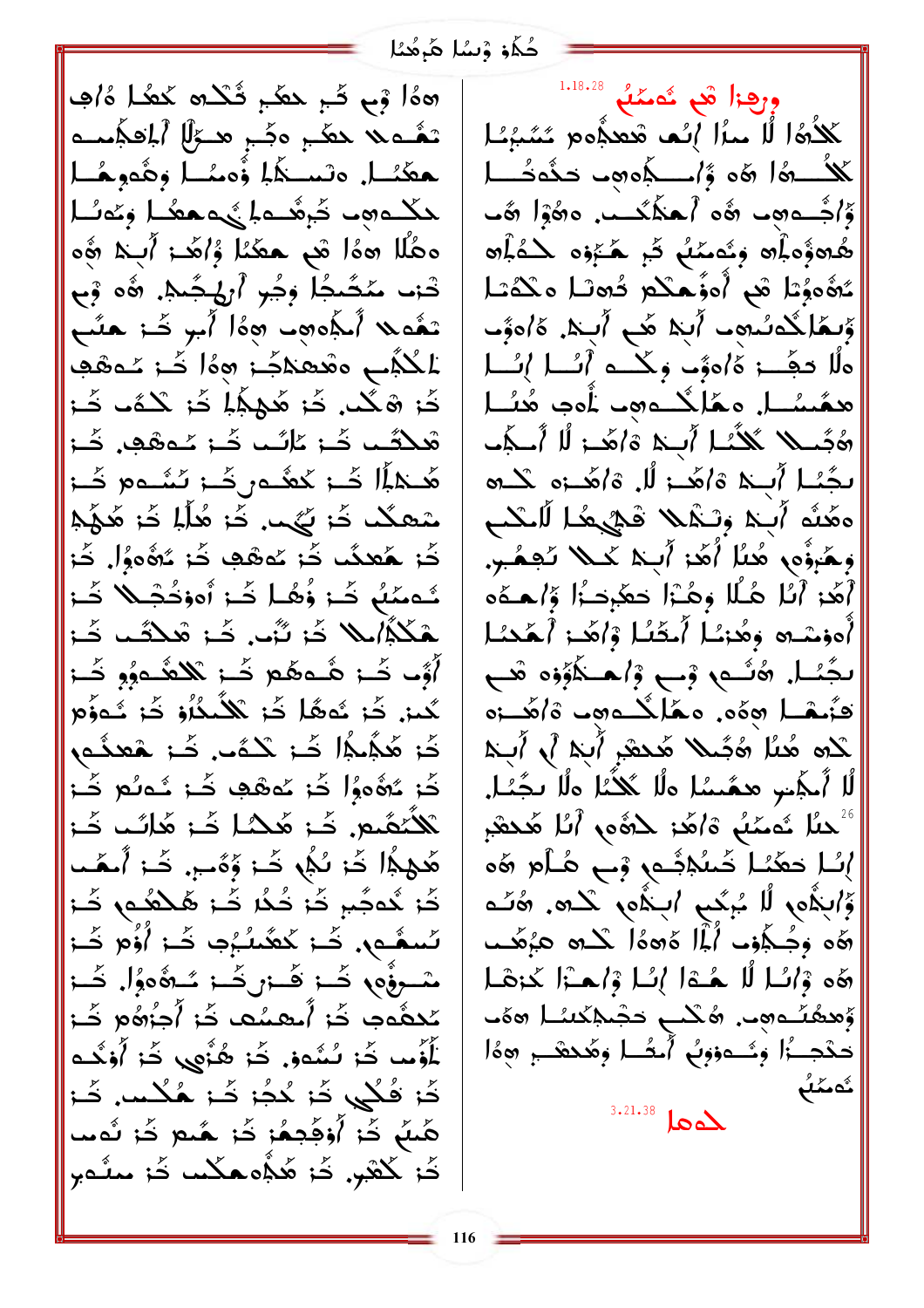حُكَّاف وْسُل هُرِهُنَا

أَنَّــم، هَنَّــم، وْبِ شَعَــزٍ! هجُعـــه لْاللَّجُا وَلَاجُوهُو وَأَلَمْكُمْ خُلِزْهِ. أَيْهَٰذُا وِحُمْنُهُ هَٰذِهُدُهُا ۚ هُكُم قُلْحُمْ لِمُثْمِ وِلْمُوَسُمِ وِمُتَا وَجَدَفَكَ مِ أَسَــِهِ كَجَسَــهِ لَاسْكَسِــمِ وِهَ هُندُه و خَمْعُده وِّجِبْرَه وَ حَكْمَاً. ههُوْا قُدْهِهُمْا أَمِهِ كُمْ حَدْبُرُهِ وِجُلا وِهُالِكُمُّعُ كُلُّهُ أُسِيَّ رَجِئْتُهُ هُفَكَلَا كُمْ. ةُ/ هَدَهُشَمْ وَهُعَدْ كُمْ كَمَلًا هْــْهِمْ وِـهُٰاكْمَنَّــمِ هْنْـــهِ لْمُكْمَنَّــمِ وِهَٰحْكِم شَع كُبُّو هَاكُمُّ وِهَاكَعِ هْلُهِ. أَبِي إِنَّمَا تَسْأَلَ لَّامُدُوهِمَا وَمُنْهَىٰلَ سؤةا ولا همّئت لحقّداً تعَلّعا ەقىجەم ئىس ئىسلى اللىكىم وال هِهُا أُمِرٍ وَلَكُمَا الْمَهْبِ أَسْلَمَ يَهْدَ مَدَّوُّهُا وَهُدَاْ لَا هِوَٰا كَمَلا هُنَا أُهُدَ إِسَّا وِتَجِحْـا إِسْـم. شَـْلا حْـواْلِيْهِــز معهَّمجُل هُ٥ هُ/مج معهُمهُ اولًا هِ١٥ وِهُدءَٰڵا هُ٥. ٥مُبِكَنِّعُ وِجُلا وَّعَكْبِ هُع هُدِمَّنُو گُده. يُبِكْسُ وِهْمِ ݣْلْدُهُ! منّع مكلّفُا ثُلُده حَجّمَها هُه هُـــــمْ. دَبُبُـُـنِّــع وِّجـــْ; وَ وَلِلْــٰهُا أَلَمُا ەئىھە كە ھُبِكْمَ وَلَّةِيْدَ كَمُتُنْدُر ه آه ه الله عَمَّزُماْ الْحَجْرَةِ عَمَّــه همَّسُا هُلَا هُو ݣُلُوٰا هُنَّا وَمُتَدَّا وَّكْتُكُمْ. حَتَّتَ إِنَّاءَ تَجْعَجُمْ هُمْ وْسِكْمْ فِكْمِتْزَا.

کُز مُزو کُز هُده کُللتَلا کُز هُنگٍ. کُنز أَلْدَم كُمْ هُلِمْ كُمْ أُوُمٍ وَهْمٍ كَلاُّوَّا:  $22$ تُبِ هَقَمِيلًا وَجِبِ تَهُــهَـلا وَيُــمِنْكُمْ أهناكم له عَمَّس كما كميكسال معَجعُــــه حمْـــــروِّبا هَاباًا حمَّـــــز َخُجِعُۂ*نُ*نُمُوم کُلا یُرٖ عَ*عُل* خُجْنُمُومُا وَّاجُه كُم هُوِنُجَدُكُ. وِنَجْعَظُا شَيْع وْإِيَّااهُمْ حَبّْ أَحْمَدُا بِجُبْا وْاهُدْ. أَوْكُلْ |ۆاجُەڭم | أَوْكُمْ وِنُجَدُّكُما أَەوْمُمْ وتعكر تحجنه وشاءوني الشكرية وكععقا كعكا ونكبء حشفوكا تُوهؤا وَّحُـا مــرًا هَ/مْكــبِ وِيُجْحَبِ خَــالِمُوَّا ەْجۇڭگا وڭىسەڭ اگىدەۋا وئىس للمؤه. هُم شُرْبٍ هُنْه تَعُدُلا لِلْعَجِبَّأَهِ هَلِكَلِّهُــزِ لِلْمَجِــهِ هَزِجُــدٍ لْحَدِهِ يَهْمَ هَٰلِكُمْ وَالْمَعَنَّمَاءِ وَكُمِّي هُمَا الْمُكْرِنَ لَحْدٌ مِنْ كُلَّهُ مِمَّا هَدَا لْمُو أُمَّى هَعنُـم وْالمحنُـ قُاهُـا كَاكِبُوْاْهُ، أَمْشُدْوِهِ- وَوُقْعَبِ هَرَّجِبُرُاْ! نَعْمَلَ أَبَيْدَ مَنْ وَهُمْ وَهُمْ أَيْتَ أَعْمَالَ لِهُومٍ تَعْمَلا لَمَا خُلُفٍ وْالْمَخْرِقُومِ وِـأَهِ؋ُو ۚ وَيُّ ۚ وَجِنُ إِنْـهَا. هُنُو ۚ وَبِ هَسبُرا هجُمـه هرُهِ بُلِهُم وَأَأَلَمـه تُكِبْوُهِ. وَكَبِرِ حَكِّمَ هُمِ لَمُعُمِ مِسْرًا إِسْرَٰنَا أَسْلَمَ لَمْهِم كَحَقَّـٰهِ وَ ذَا أَجِبَهِ ەئەممْلُم أَمْدەھٖٮ خْلِحْفُل كُم أَجبُّٮ أَجْدِهُو وَمِجْمَعِي مِرَّجِبِهِمْ وَمَخْلَ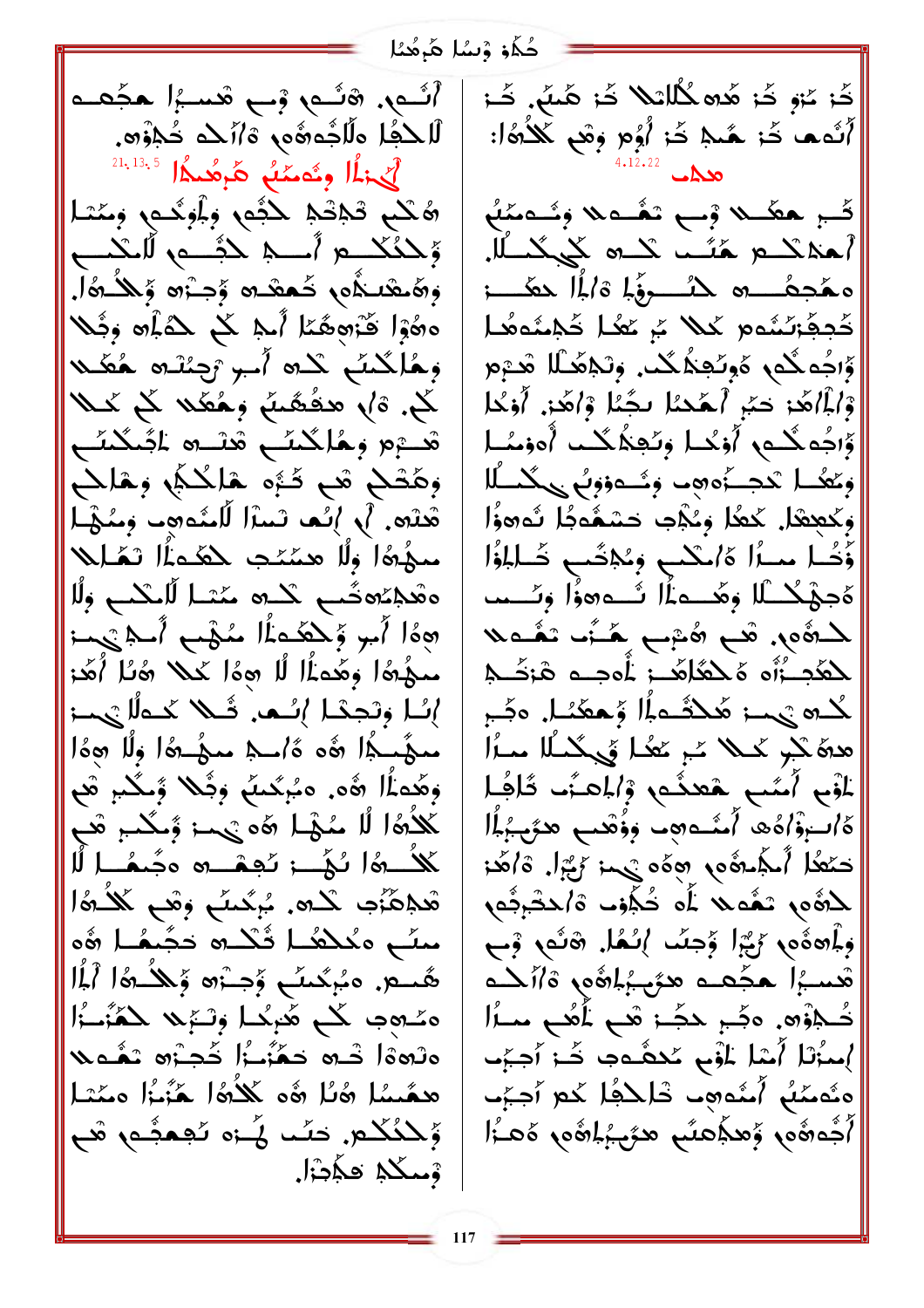حُكُوْ وْسُا هُرِهُنا

كُهسُـــكُمُ وَهُــــوكُمُ! وَهْـــــــــهـو ەَجسَّــوَبُرا وِؤُەسُــا وِهُورِهُــا. ھُـ وْاهْبِ حكْبِ كَذّْمَنّْاكُمْ حَكٍّ تَهُـهِـلا ھمَّىسُا ھَسىُّلٌ. وِّجِھُنڪُملُّا ٱلزَّوِّوُك ەتھەا ئىلْا خىھجا خىلىل ۆڭگى هدهُ عندًا وب شَكْبًا هُجدهُ كُبِ رُجْبًا إِنَّا وُإِي أَبَدَ 50 مَنْ هِمَّزَو كَلَّةُ 2 وِلْكِلْحَهْلا ۚ لِاهُم ۖ لِمُعْجِكْتِ حَجَّبَا لْهِ أَسْلَمِ وِهَمْعُد خَالَكْهَ ا هُكْبِ أَنَّعِ هُجُمٍ مَعْدَافُهِ كَلَّحِنَّىٰهُا. شَمَّ حَكُمُّا وْبِ هُجِكْمًا هِمْي لَمُعْنَــٰهُا وِهُ;جُدًا هفْعٍ سْبَىِّنْا هفْعٍ لِمُدْهَدَا لاسكا نسمنَ وفْلحث محرالهم أأكبه حَدْمَـــمِ وَهُنَمْــمِ أَنْـــمِ. هُــمِ يُحِجَــزُا ۞ۏٛۿؘػڡڮؙڶ۞ڿ؞ڂؗڲؙۏۦٮؽٳؙۦٳۻۜ؞ڡڵ۪ۏڷؠ وَهَٰذِيْلَا أَبِيْهِ كَمِدِهِ أَحْظَىٰلِكَ وَهِ هَٰذَا مُبَرْيَة وَهُمْ وَهُكُمُا هِمْ مَذْهُبَةٌ وَهُمْ ەمْگَىل ەۋە مَمْتىجە ئېقىسى ھُىل لِحَقُّوَجُنفُءِهِ ثَجْحَهُمْ لَاجِرٍ وَلَمُ/لَمَّا نسرع َ مِنْهُ مَا مُدْهَدُ مَا مِنْهُ مِنْ مِنْ مَا مِنْ مِنْ مِنْ مِنْ مِنْ مَا مِنْ مِنْ مَا مِنْ هُعْدِ حَبْدَسَ وَ/هذَا, كَلا أَنَّا وَبِ هُجْزَا مكلا أَفُكُم تَبْحَهْلًا كُبِر وَٰٓٓٓٓہٗہٰذَا ٱللَّہِ حَقَّىٰٓ وَقَدْءِمِ لَا تَسطَّ لِمَثَمَودٍ. وَتُلِكَفُوهِ أَبْ أَسْلَمٍ وَوَّلِكُم أَنَّهِ وَٱدَهَهُمْ فُلْسُمْ حَجَّةٍا لَهُجْلًا حَرْجِهُ أَا وُحِكْرُ وِلَّا نَحْوَى وِلَّا قَـاوْا. هُلِّكُبِ ثَمُلُّعُبِرِ ثَكْشُو لِأَسْرَاءِ الْكُبِ وِكْعَد أَنَّهِ هَٰلِمًا تَحْمَلُهُا وِجُّلْوُهِ،

 $^{15,1,3,15,11,2}$  organ  $^{6}$ أَشْكُمْ وَالْمَدْ بْسِنَ مِنْكُرِيْهِ أَ هُسئةِ فُلا لَاجسُنُعُا ثُلُّ هُوي. وَوَّوِسُمْلُمْ كُلْسٍ وَتَحِفُّسُوهِ حَزَّە مَفْسَلَ وَجَرْيِبِيُ جُلَّ وَحُكِمَا وَسُمَّا حَكَكْمًا هُىُا حَبُّحَفُّه اُ هُجِّدَانُـه اُ هُجْمِـمكْـهِ لْمَدُّهُ! ثُم ممَّفْسٌ لِمَعْجِزًا حَنُجًا هَ حَيْحَمُنَا وِلْمَحْدِمِعَاهِ وَلِحَدُهَا وَّذَا ەھَسْنُمْ تْمُەللا ھْمُسْلَ وْھُە مُەب ئَعِمُـُه مِكْفِّـمٍ وِلَعِنِكُمِ شَمِ ثَـُـلا كْتَوْلًا وَبَرْضَى كَنْجَمْتُ كَعْدًا مُنْبِذًا وَسُعْمِ خَدِجْرًا هُجًا. هُكُم هَكَـٰلًا هُجِكُ وَجُـُمْ حَجُّـهُ ۖ قُـومَٰىٰ وَلَا إِنَّـم تَجِعْلُ خُبِرٍ. \* هُ٥٥مَنْهُ هَٰذِ٥٩ لَدْهُمِ لَدْوَّهِ وَحْزَمْـا هَحْمَكْمُهْنْـا تْمَلَّامْنُــە ەتمكىدىگوە كوتىسەۋە بىكك لمَشِلًا مئُبِ هُتِ. 2016 }نُـم لَا الْمُ سِنْمَكَةَ مُعْمَدُ وَمُعْتَمَدَ أَلَّاهُ مِصْفَبِينَ تَهَوَّمٍ هُكُنُّبٍ وَجَعُلِقَةٍمِ سَنَّوْمٍ َّكْشَمْدَاهُو لِكْمَا ثَكْلُهُو حَ*نْدُه*َا. أَهِ مِنَّ يَهْدَ هُمْ هَذَا أَمَّا لَهُمْ مِنْهُمْ مِنْ مِنْ الْمَحْمَدِ بِهِمَ وَاللَّهُ عَنْمًا مَا يَمْسَى مِهْمَ الْمَسْتَكِبِرِ وَمَاسِعٍ الْمَوْسَنِيْسِيْمَاهُ ممَسلامُلُم أَهْجُمْهُا وَجُسْعُهِ ا هُدِهُوَهُمْ وَهُمْ هُهَنَّامٌ وَهُمْ أَبْ مَنَّبِ لَمَنَّبِ هُلْبٍ وَهُسٍ لَا وَبِ مَلَّكِ شَعْمَةً وَالْمَسْتَمْعَةَ مِلْكَمِرَاءَ أَوَّلِكُوا هَسْنَعٌ. لَا خَدجُـْ: وَأَوَّحَدُـهِ أَ وَلِحَجُمٍ أَلَّا حَزَّمَعَهُمِ وَمِكْدِهِ أَمِنِّعِ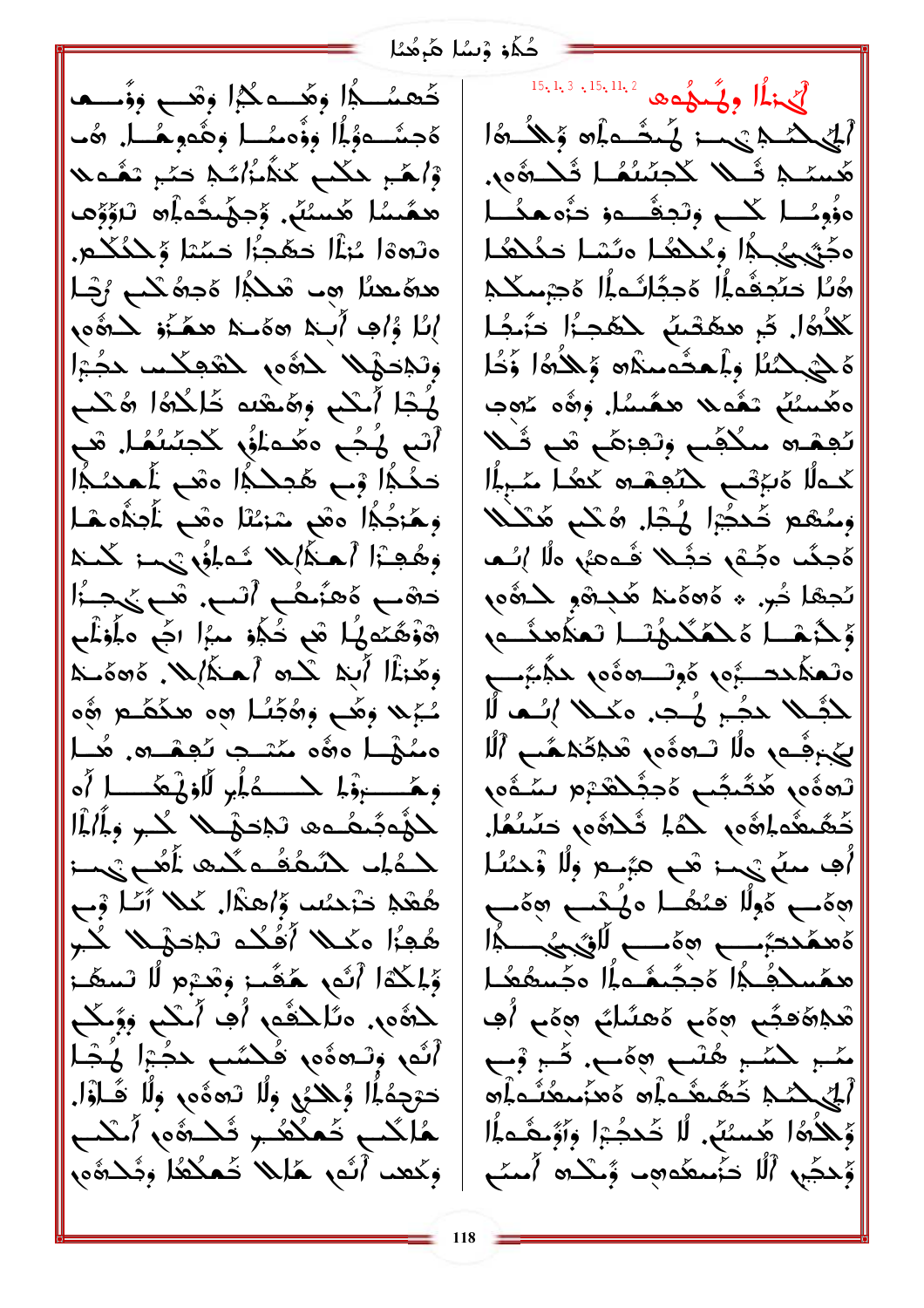حُكُو وْسُا هُرِهُنا |أَسْلَم وفُسعَّم كَلّ حَتَّمَعُنُمَاْ لَمُحَدَّماً |<br>|كم ثَكْثَم أَهَّم. وَسَنْتَا حَكْدُومٍ. هَ/مِلَّا وَهِدَّسِيْهِا لَحْيَاهِ قب وُهلَـــه وِهُـٰهَـــا <mark>ه</mark>ُ لكنُـههُــُــا ومتقاظيه گەئىتان، خىت، تمئا ھۇجا جَنُبٌ ۞ وَإِذْتُمْ ذُخْمَلُهُ . هَٰ هَغُمْ وَ هُبِ أتسبَّ كصبُّره. هكسترها كمسم هَٰٓدهٗ؎وۡہٰٳٗ. ٱهُٰٓبا وِحۡدٗا وُّہٖمُنُـا ﴾ هُلَّا ٱلْمَا هُم وَّەهُل. وِهُنَّه حْنِي هُنَّـه مَكْتَحِبٍ. دَوْْمَمُا نَسْكُلُ هُمْ وُّدَهُداً. دُهِ مَا مَا مَا لَكُمْ وَمُحْمَدِهِ دَّىبِ كَعِمًا وْاٰلًا ۞كِكَا. هُوئَــٰت هُم هَٰدهٌ ءوۭٞٮۮٗا. حنَّـرٌ وه وهَـٰٓبِم كَكفَرْهِ . هَكَعُوَىَدًا كَشَوعُكُمْ \* هُوصُاً لَكِ لَكْ هُو وِكُعِفْتِهِ . هُبْم هُتُل حُبُوضُبٍ. هُوصُباً كَلِهِ  $\Delta$ ە كۆرىشە $\hat{h}$ ۇئىب ئەھۋە ئى $\Delta$ ئُکُم ٭ كُولَمِسًا. حقُلًا. هَا وِحَسب هُو أَه ۖ لِكُمُوهُـ ءوَلَمَا وَرَدَهُ }. عَدَهُـَـٰلَم كَـــلا مُووِبُ . 6ه هُذَا وِهْدٍ أَحْدُو . كَمِتُو ؤُوهُـا شُـوْنَـى. هُـع كَـزِيْـــلا قَدِكِــدْ محتام هَنُا شَمَمُّهُ ضَرِ مُناسِقٍ وَهُـأَمْ كُسُلِم قَتَصْلَ. هُلْ أُهْتُوه وُلِمُدَهُلَ. وهُڤلا سهُْىدُه وِمُللهُا. هُا هَ;َد وتعشا ديد أشعثاء مْدَكْتُمْلْ.حَمَّ. ٱلْمُكْتَ صَمُّل وُحَكْتَعُدًّا وُهِنَّهُمْا لِمُكُمَّا وِنَسْهِ كَحِلًّا نُـهِوًّا. تَــد هُـههُا. حهُه تَدْبِئا وِقَدْهُبِهُم ـْمَفَّدِهِ هَٰتُا هُوَلَّمٰـهِ ثَــٰهُ هَٰـثَةَتَـا. إِوّْٱلْ. قُذْهُواْ وِمَتْنَا هَٰلِمَكَّعِ مَكْسِعُا ۖ

مِّرٍ حمَّحاً هَرِهُمُا وِحُكُوْ وْبِسُا قْتَلِيْخَا. هُـا كُبْرِ مُعْـا وَجَزَعــدَ. ەشەروبُ ۋەھّْىم للشھمۇر ، كُثْمَاُ | وهُن كُنفُوت دُا وِحَٰحِمُرٖه فَزِمُهَ حَذَبِلَه مَى يُحِدَءِلًا. ەّد خُـەْ هَىنُـا ەنَهُـ: ھُنَدْمِــە حكْمُــُمِر حَمْدًا وِحَمْمٍ لَاحْتَمَدْنَا هَلَاوْدُنُنا. حَمْمٍ لِكَبِلُو ەلَكْ: كَلَّەبە كَكْتُرْبِر شَات صُدَّرَ أَهُ لِمُسْهُمَ مِحْمًا مِنْكُمْ وَسُكَرْبَاهُ مَنْ الْمَنْزَمِينَ هَكْفَA كَكْدًا مْبِ هَتْدا. هِ هَمْكُ دەُوۋًا كَمْلَا ئَىھوُّا. ھَمُھَمَّسُلَ هُأَمِ مُأَوِّ. هُمِهُمْا حَمَّدُا وَتَـالَمَا. هِهَا هُنَّى رُوَّا كَتَنفُّا هِكَنْتِ وِتَنفُطِ هُم أَتَّــرُّتَ كُحــرُرُهُ . هُمُسـرًا أَاتْقَــمَـ ئەملەب وھۇئە أەشەھ ۆللگە ئاھ ولًا هُــــةا إنْــــا أحـــــْزا كَتِهْــــا وُهْهُنُـــەوب. نُحْفُرِثُــــە حِنُـــەؤُا وَوْْمِمُا. وْݣُوهُو وْهُوْمْ حَيْمَتْ حَتّْنَا لْأَحْلَّا هكنْنُا \* دُهُوَ أَهْتِي حَمَّلًا هُوهُمَّا وَمَّذَا الْمَوْهَ ولًا حصَّىلا كُمُ وُوحِعْمَا نَسْأَلَلا هُدُــا كُــبِلَا. هُ/بِــدُهِ تَسْــةِ ومُحدَّدهُ ومُمَّا لَمَّ يُدهك مِنْ حَيْ هُرِحِسًا. هُـ كُنْ كَنْعَمًا وِقُومُـا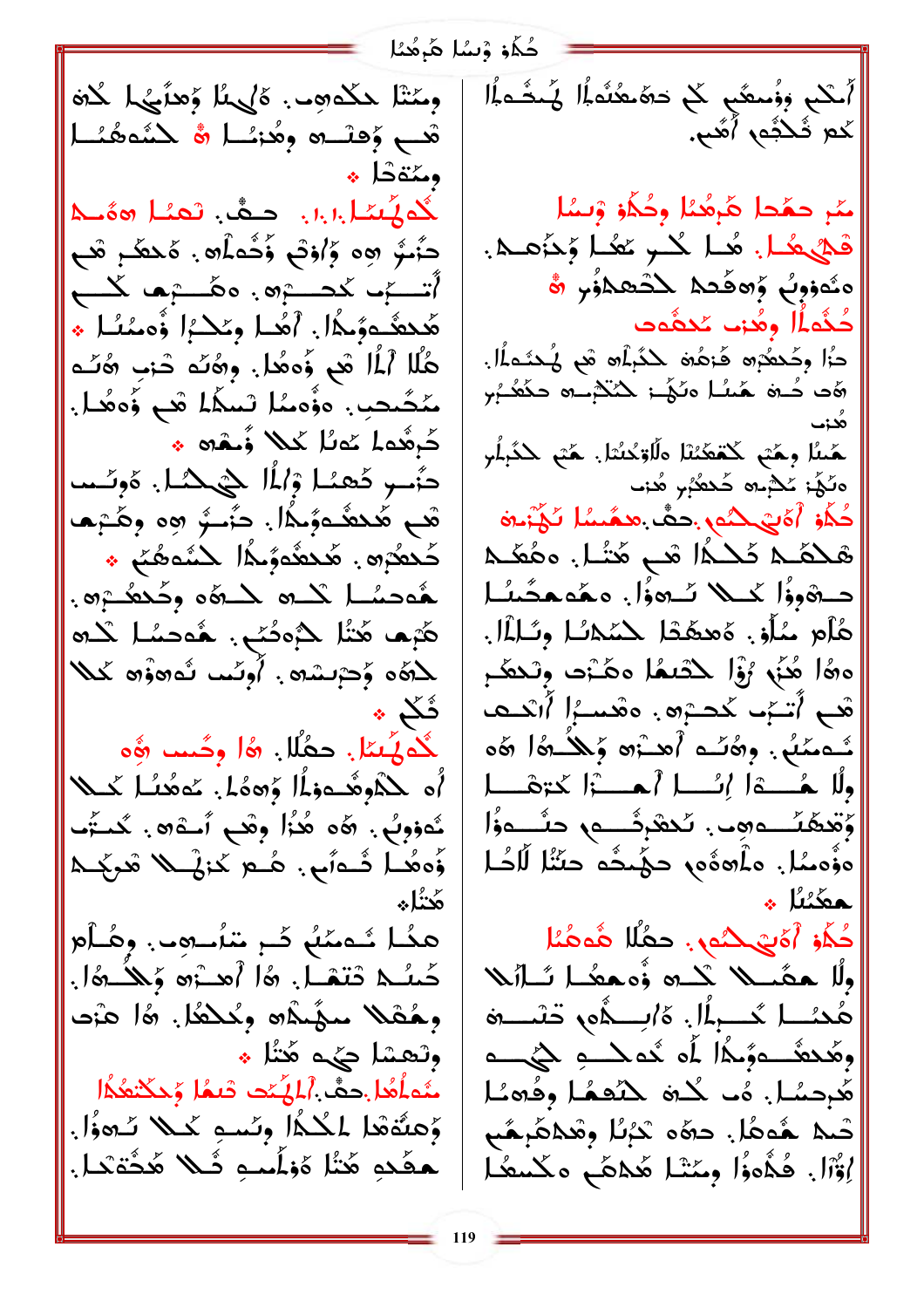حُكُوْ وْسُا هُرِهُنَا

هُهكُسُا قُوحُدُو؟ أُهَدَ أُف مِنَّ يَسْ ثُمَّ عَبَّىهِ وَلَّا زَحْنُنَا 20مَح ەُوِلَا ھىُھُا ەُلىگَى ھُەٓى ەَھىمُدىَبُ الْمَــــفْكَسفَمَّة الْمَــــوْسِيْنِكْمْ بِـــةُ ەُحكَىڤەىمُّا ەكسۇھۇسا شەھەقىب ههُم هُهنَّلم ههُم. أَه مَّهِ كَشَهِ هلٌم ههُم. دُم وَما الْمَهْشَدُ حُهُمِعْــهِ أَمِ هَٰهَنُمِمِكْــهِ أَمْ وَأَكْـــهُ ا هَسنُهُ. لَا حَٰحتَٰۥٓا وٖٱوۡحَفۡء َٰا وِحۡحَـٰ﴾. أَلَّا حَتَمِيعًا وَمِنْ وَمِنْكَ مِنْ أَمِينَ جِ حُھسُـــدا وهُــــوكُـــوا وهَــــو وؤَـــــم ةَحِشَــودُاً وِوْْءِسُــا وِهُومِـمُــا. ۞ وْاهْمِ مْكْبِ كْذّْأَاتُكُمْ دُبِرٍ تْغُمُّهُ مشساً هَسْتُلْسِ: وَحَمَّدَّ وَأَمَّدُ ِ وَشَوْيًا ۚ خُرُّہ أُماُ! وَج. فَكَشُمْ ۖ دةَ مِثْلُ عالَمَ أَحْتَمُ عَلَى مَعْسَلِ الْمَسْرِ ههَٰذُهِ حَتَّنُا لَأَحُا حَعَّنُا فَلَدُهِ حَمَّنَا أَسلُّمَ وأَحْدَهُ! حقَّمَتُمَالَ وتعُوي همُسُلَ أَسْلَح وكُعفَسُل حَقَّبِ أَمْرٍ . كَعَمَّسُهِ لَكُنَّهِ وَمَنْ تَجْمَعُونَ<br>حَقَّةٌ : يُوشُفُ مَنْ الْمَحْمَدِ الْمَحْمَدِ الْمَحْمَدِ الْمَحْمَدِ الْمَحْمَدِ الْمَحْمَدِ الْمَحْمَدِ الْ َّهُ حَزَّمِيُّا ٱلْمُكْبِلُومِ هُوكُرَا لِمُؤْيُنُا ەھەمىمە دەشل للىكىما دۆمىشەلما. وەڭگىدە كېيەدكەك كەنگە ئۇبمائى قايللگىزە ەُخچە پە ئىلا لَمِحْماً مُعطَ لِلْعُزُوهَ هَجْهُدُوه هُىعُــا ەھُنَــە ۆكھُــەدلًا هُىعُىــع ەمئىھىگىم آمو مىللا ئاآمىر ھىئىگـدىلا

ؤْەمىڤُەوھُـا ۆىشـى ە/ْكُـا وھُـ-ھُو. هَدُا وَثَى حُقَّر حَمْقَدًا وِثَهوَوِبُ \* منْه أَهُا حَدُّ حَزْهِهُا ۖ حَذْمُهِ ۚ ٱلْمَنْ كَعِفْــْ;ه وِكَـــز كَلاُـــهُ الْمَاهَٰزِهَـــدْ. هُدهُدوُماْ لِكِنُدهُمُا وكُلْمُوهِ وُٱوُمْ. هُا مُعرَّبٍ حُـهَ مُهُتَّا هَوَّتِهَا. هِمَّ لَى هَنَّا هُدَكَّتْبِ وُْمَسَّلَاْتُهُ \* ومَّح حمَّحُل هَرِهُمُّل وحُكُّوْ وْسُلْ فَحْيُ هُـا. لَا أُوسِكُــوں ضَـكُوْهِ وَســرُه فَموهُلُه وهُزئا وُحكْمٍ حَثَمِهِ عُمهُنا. وَٱمْتَعَلَّا وَمِعَامِكُم ۚ حَقَوَةُ ۖ مَا مَحَمَّلَ ۚ لَهُ صَا لَّا لَمُعفَـمٍ حَقَسـْا أَنَـمٍ حَكَكـم. مُعمُنُا. \*: \* \*\* حمَّـــتَمَعُمُّا وَحِعُــــرٗا وُجْــــا إِنْــــا وْاهْكْلا كْعِثُم مْكْلًا كْلا كْمْتّْبَلّْا وَحِعَدُ!. وَحده أُوسًا كَمِعْكُلْ! هُههُمهِ إِمَا وَسَمْلاً لِحُصَّى أَكْتُمَا لِمُتُكُلُ مَعْمَلَوْنَا. يُمَحُمَلُا وَحَكُلاً أَسْمَ لمَخْتِبُهُا هُم مِعْبُرا هُؤُلًا وِحُبْرَه ٱلملحَى حَاسُهًا هَي هَجِئًا وَسَهَّيْدًا ەھْم ھُڪُم لاھُا وِكُنغُمُّا ةُالمَوِّكُ هُم خُماتُعِدًا هَـحْصَم تَسْـدًا مَتْبِلًا هُـنَّزَ هُدكْتُـا وَحتُنْـا. هَـكْتُـا هــُزُوْا هَمْ وَهُدًا هُبُهُمْ إِلَيْهِ وَهُدَا عَهْدَهُ مِنْهُمْ مِنْهُمْ مِنْهُمْ مِنْهُمْ مِنْهُمْ مِنْهِ \_ هَبِ وِلَا ـُحقَـــزِ حفَّتُــا وؤُومُــا ەقىدىكى قىيۋەر لا كالا للكلافىل<br>معْمَانْ فَصَبْنَ فَ فَلا للكلافِيل